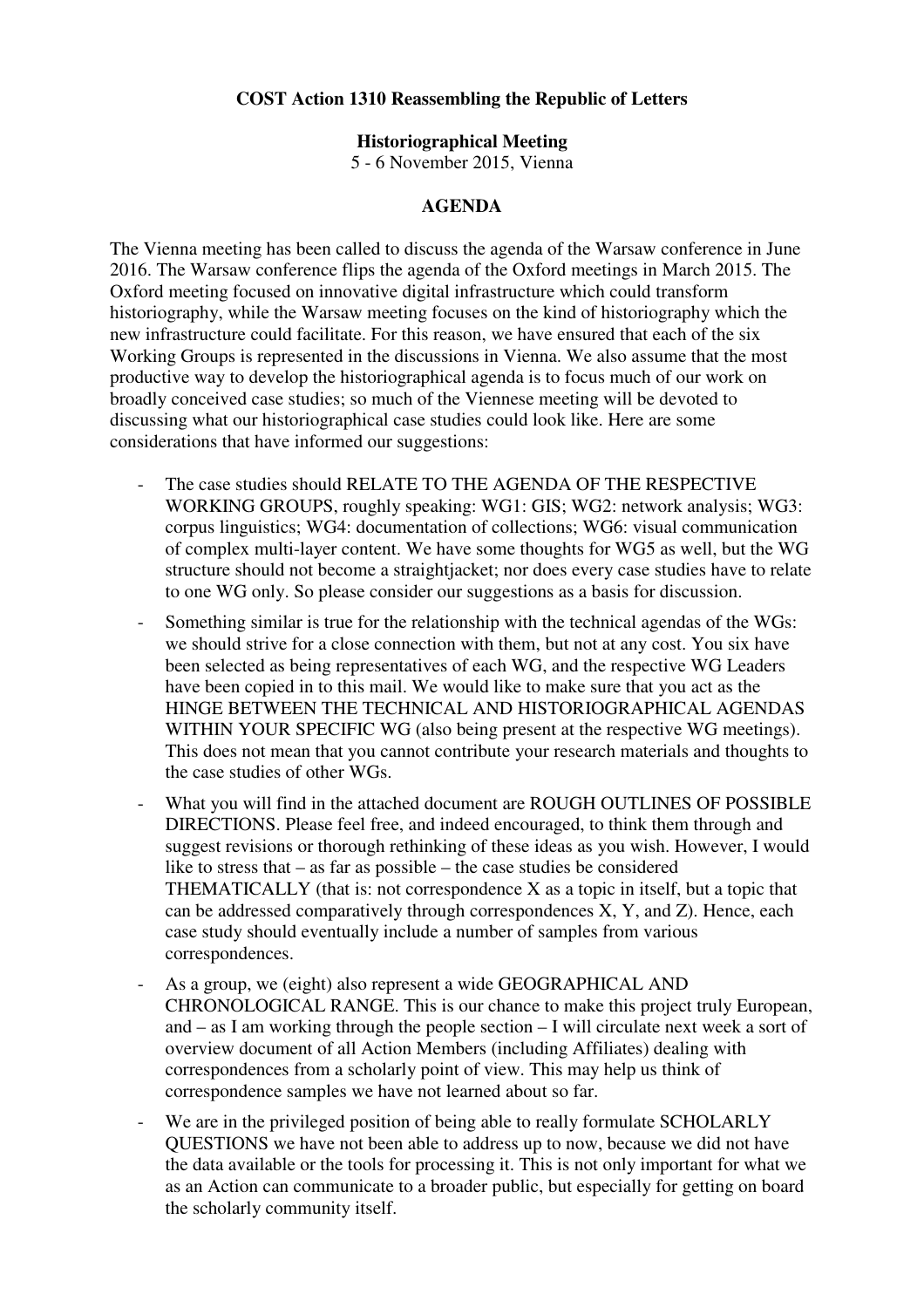# **WG1: Space and Time.**

Case studies should focus on mobile entities, i.e. which move about in space and time.

1. Obviously, tracing the movement of **individual people** is a precondition, but this should not be the focus of major case studies.

2. The greatest challenge is capturing the movements of **whole communities** of people in motion.

2.a. This suggests a focus on **scholars in exile**, Greek scholars displaced from Constantinople after 1452, Jewish and Moorish scholars exiled from Iberia after 1492, Protestants and Catholics displaced by religious war and confessionalisation especially from the mid-sixteenth century onward, refugees from the wars of the seventeenth century, the Huguenot refuge before and after 1685 … and ultimately the great intellectual displacements of the mid-twentieth century.

2.b. Other possibilities (incrementally moving from the republic of letters) include **other kinds of mobility**:

- i. The *peregrinatio academica*;
- ii. The Grand Tour;
- iii. diplomats; and
- iv. merchants.

3. Ultimately, a geography of the republic of letters will also want to map the **movement of things other than people** such as

- a. books;
- b. other collectables (antiquities, coins, natural historical specimens, etc.).

### **WG 2: People and Networks.**

1. **People**. One obvious approach would be to begin building a prosopography of the republic of letters by starting from a number of strategically situated correspondence networks (Erasmus, Leibniz, Voltaire, Darwin).

2. **Networks**. Here the greatest challenge is to deal with the networks, not just of individuals, but **of institutions**.

2.a. The most extensive network of learned institutions at the outset of the early modern period is undoubtedly the **religious orders**. This case study has the additional advantages of stretching back chronologically into the (early) middle ages and stretching out geographically to become the world's first global network (Jesuits). 2.b. Early modern **universities** are another useful focus: many, perhaps most, already have biographical registers of professors, which could be mined for prosopographical data systematically mapping one important dimension of early modern learned exchange.

2.c. An epoch-making development in the seventeenth century was the foundation of **academies of science**, a tradition rooted in turn in the literary academies of the earlier period, especially in Italy.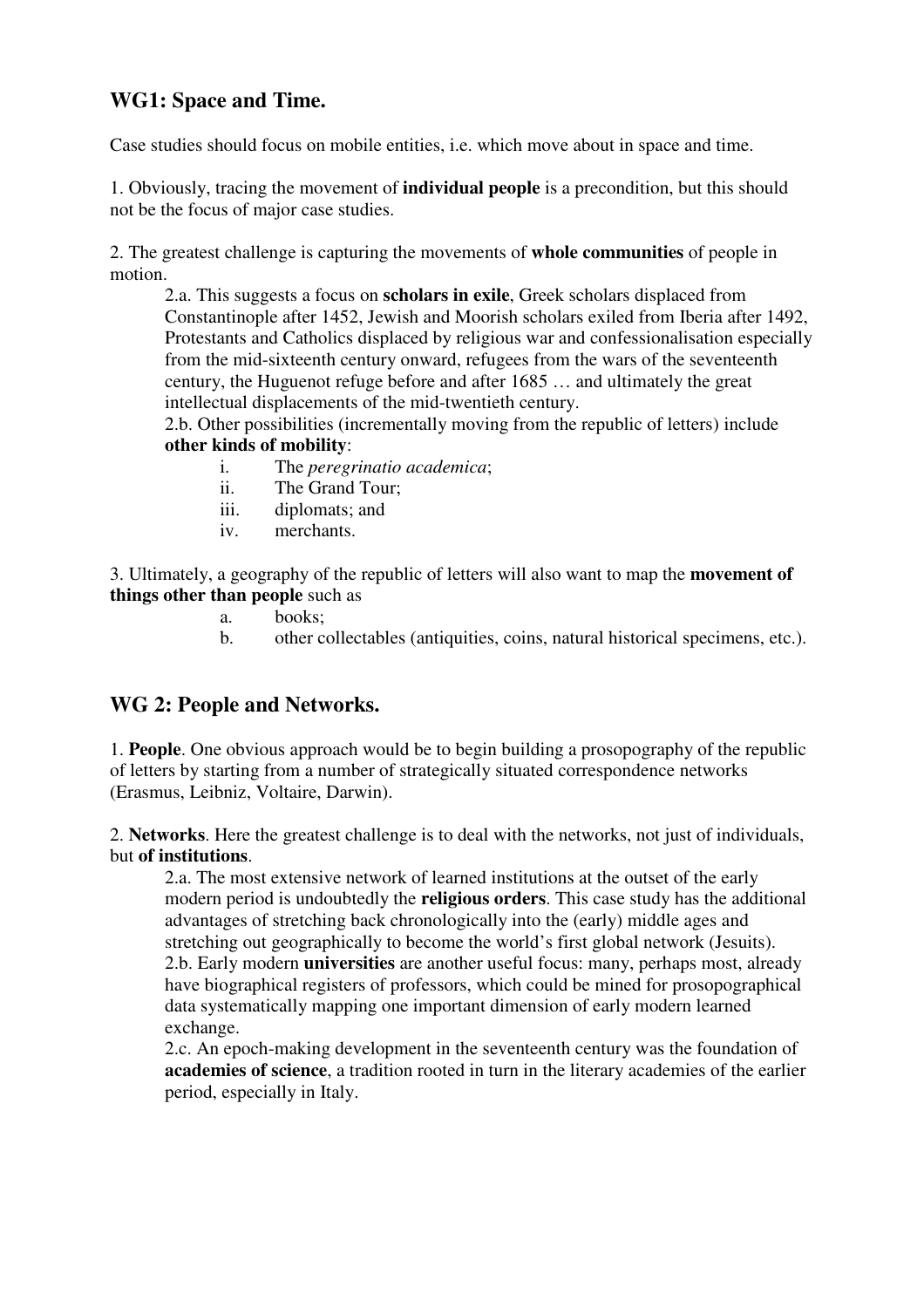## **WG 3: Texts and Topics.**

1. We need to model, mine and study **individual terms**. But which ones? An obvious choice might be terms related to the "res (publica) literaria / litterarum" itself. Who uses the term? Can it be considered a term at all? How shall we distinguish "res litteraria" from "res publica litteraria", or "république des lettres" from "republic of letters"?

2. **Which learned Latin / French / English**? We would have to tag letter samples from different periods and regions, and compare lexicon and syntax; here it would also be useful to try and find a way to measure this against the Ciceronian model, or operationalize Erasmus' "De conscribendis epistolis" for corpus linguistics.

# **WG 4: Documents and Collections.**

- 1. **Documents**: We need a data model which allows us to track the various **states of a letter**: draft, autograph, scribal copy, extracts, etc., as well as various representations of those states (diplomatic transcriptions versus others, etc.).
- 2. **Collections**: One of the greatest challenges under this heading is capturing the history of existing collections of letters: $<sup>1</sup>$ </sup>
	- a. In the first instance, this means the history of archival collections of **manuscript letters**. Can we develop a data model which allows us to show how an existing collection has been compiled from various collections assembled by various people at various times?
	- b. A second variation on this theme addresses the ways in which **printed letter collections** have been assembled<sup>2</sup>.

## **WG 5: Data Exchange and Strategic Planning.**

 $\overline{a}$ 

1. HOW MANY LETTERS? This case study would address (also mathematical) methods to get approximate, but grounded, figures for preserved / printed / mentioned or documented learned letters 1500-1800.

An Oxford mathematician helped Leigh Penman develop a very simple means of calculating the original size of an archive of correspondence which does not survive intact. It involves counting the number of references in one letter to other letters and then determining what proportion of those mentioned letters survive. This could be one basis for beginning to calculate the scale of the RL in our period.

<sup>&</sup>lt;sup>1</sup> LETTERS: DRAFT – ORIGINAL – EDITION. In such a case study, it might be worthwhile to illustrate with a few cases the sense in doing proper critical editions: how the text changes from draft to original, what we learn from this about the respective scholars, and how important it is to record this properly by way of proper editions. <sup>2</sup> LETTERS: MANUSCRIPT AND PRINTED. A case study like this would address the relation between manuscript letters and printed letter collections – how complete are they, is there anything missing (in terms of number of letters, and content of the individual letter)? What is the distance in time and space between the original and the print?